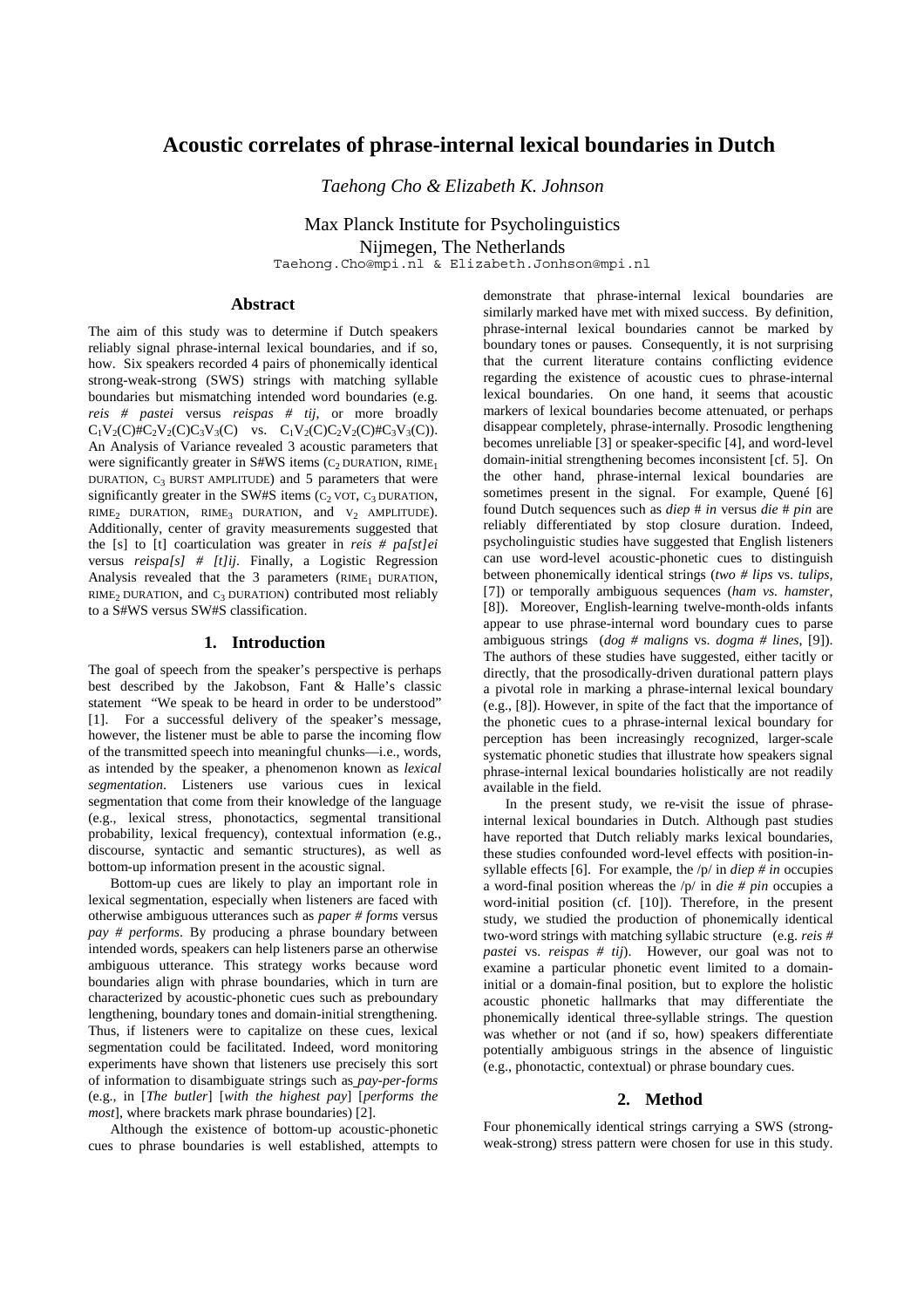The intended parse of each string was ambiguous in the sense that the word boundary could be placed after either the first or second syllable: (1) *dis # kopie* ('table' # 'copy') versus *disco # pi* ('disco' # 'pi(π)'), (2) *reis # pastei* ('trip' # 'pastry') versus *reispas # tij* ('passport' # 'tide'), (3) *vee # totaal*  ('cattle' # 'total') versus *veto # taal* ('veto' # 'language') and (4) *zee # coupon* ('sea' # 'coupon') versus *zeekoe # pon* ('sea cow' # 'nightie'). Note that the onsets of the second and third syllables  $(C_2, C_3)$  are stops. The four target strings were embedded in six sentences each. The sentential positioning of the two-word SWS targets was varied in order to inhibit speakers from developing a repetitive strategy that might ensue from reading the target sequences in a fixed position across sentences (see Table 1).

Six native Dutch speakers were recorded (4 females, 2 males). Sentences were read in pairs (alternating S#WS and SW#S) to enable speakers to maintain a constant speech rate and inflection across sentence pairs. (In a pilot study with no such pairing, speakers produced the sentences in a highly variable manner. This resulted in no measurable boundary marking, presumably due to the noise added by inconsistent patterns of production). The sentences were read in a moderate child-directed voice in order to facilitate their use in subsequent perceptual studies. (The perceptual study is not reported here). Finally, to obtain consistent phrasal accent patterns across sentences, the speakers were instructed to always accentuate both words in the target sequence.

Table 1: An example set of sentences.

- a. Is **reis-pastei** (reispas-tij) bij jou bekend?
- b. Zo'n **reis-pastei** (reispas-tij) is mooi om te zien.
- c. Zij kon allen maar over **reis-pastei** (reispas-tij) praten .
- d. Hij had nog nooit van **reis-pastei** (reispas-tij) gehoord.
- e. We wachten op reispas-tij **reis-pastei** (reispas-tij).
- f. Het boek gaat over **reis-pastei** (reispas-tij).

Before the actual recording session, speakers were introduced to discourse situations in which the two-word noun phrases could have occurred. This step was necessary because although all target sequences consisted of real lexical items, the meanings of the noun phrases were somewhat nonsensical. In addition, speakers practiced producing the intended renditions as naturally as possible (with proper accent and no discernible phrasal boundary). Two tokens of each sentence pair was read from each of two scripts. The two scripts had different orders with respect to carrier sentences and lexical boundaries. In total, 1153 tokens were collected (4 lexically different target strings x 2 parsings x 6 sentence types x 4 repetitions x 6 speakers). After the recording session, both authors listened to each token to ensure that all target words were accented and produced connectedly with no discernible phrase juncture separating the words. Tokens were excluded from further analysis if either author was unsure about its accent pattern and/or lack of connectedness. In total, 88 tokens were excluded, yielding a total of 1065 tokens for analysis.

Acoustic measurements included (1) the duration of the rime in all three syllables  $(RIME_1, RIME_2, RIME_3)$ , (2) the closure duration of onsets  $C_2$  and  $C_3$  in the second and the third syllable (C<sub>2</sub>DUR, C<sub>3</sub>DUR), (3) VOT of  $C_2$  and  $C_3$ , (4) the peak amplitude during vowels ( $V_1$ AMP,  $V_2$ AMP,  $V_3$ AMP), and (5) the peak burst amplitude during the first 15 ms of the burst for  $C_2$  and  $C_3$  (C<sub>2</sub>BURST, C<sub>3</sub>BURST). In addition, the spectral

center of gravity (COG) was measured for the coda [s]'s for the string *rei[s]pa[s]tij*, in order to examine the spectral characteristics of [s] that may vary with a lexical boundary. Since COG for the fricative [s] is likely to indicate place of articulation and degree of constriction, these measures can be used to infer how coda [s]'s place of articulation varies as a function of a lexical boundary, and, more specifically, the degree to which [s] is coarticulated with the [t] in *pas (#) tij*.

#### **3. Results and discussion**

The results will be presented from two different perspectives. First, the results of repeated measures Analyses of Variance (ANOVAs) with Boundary Location (S#WS versus SW#S) as an independent factor will be discussed in terms of how each acoustic parameter under investigation is conditioned by the presence or absence of a lexical boundary. Due to space limits, only overall main effects will be reported with data pooled across all four pairs of lexical strings. Then, the results will be re-considered in terms of the extent to which each acoustic parameter contributes to the classification of strings as S#WS versus SW#S. For this analysis, a binary logistic regression analysis was performed with Boundary Location as a *dependent* variable. In the final section of the results, we will report the effect of Boundary Location on the acoustic realization of [s] in the string *reis(#)pas(#)tij* and discuss it in terms of consonantal coarticulation between [s] and [t].

## **3.1. ANOVAs**

The results are summarized in Table 2. First, consider the duration parameters in the vicinity of the lexical boundary in S#WS. RIME<sub>1</sub> and C<sub>2</sub>DUR are both significantly longer in  $S#WS$  (versus SW#S). The lengthening of RIME<sub>1</sub> in S#WS is ascribable to either the boundary effect (i.e., word-level preboundary lengthening) or the effect of the number of syllables (i.e., monosyllabic words are longer than polysyllabic words). In contrast, the lengthening of  $C_2DUR$  in S#WS is likely to be due to postboundary domain-initial strengthening rather than the number of syllables in the word because  $C_2$ occurs in disyllabic words in both conditions. In contrast with lengthening of  $C_2DUR$ , however,  $C_2VOT$  is significantly shorter in S#WS (versus SW#S). This finding is in line with the domain-initial VOT shortening in Dutch reported by Cho [11], who proposed that while English stops are produced with longer VOTs domain-initially, domain-initial Dutch stops are produced with shorter VOT. Cho argued that this effect may reflect the enhancement of language-specific features ([+spread glottis] versus [-spread glottis]).

Turning to the durational correlates in the vicinity of the boundary between the second and the third syllables, both  $RIME<sub>2</sub>$  and  $RIME<sub>3</sub>$  as well as  $C<sub>3</sub>DUR$  are all shorter in the absence  $(S#WS)$  versus presence  $(SW#S)$  of a lexical boundary. The shorter RIME<sub>2</sub> may be due to lack of preboundary lengthening in S#WS (it precedes no boundary whereas its counterpart SW#S does). But it may also be due in part to directionality of accentual lengthening: when a stressed syllable in a trochaic word is accented (SW#S) accentual lengthening generally spreads to the second syllable (left to right) whereas the leftward effect of accentual lengthening on an iambic word (S#WS) is, if anything, weaker [12]. This could explain the shorter RIME<sub>2</sub> in S#WS. The shorter RIME<sub>3</sub> is most likely due to the polysyllabic shortening in S#WS (versus SW#S).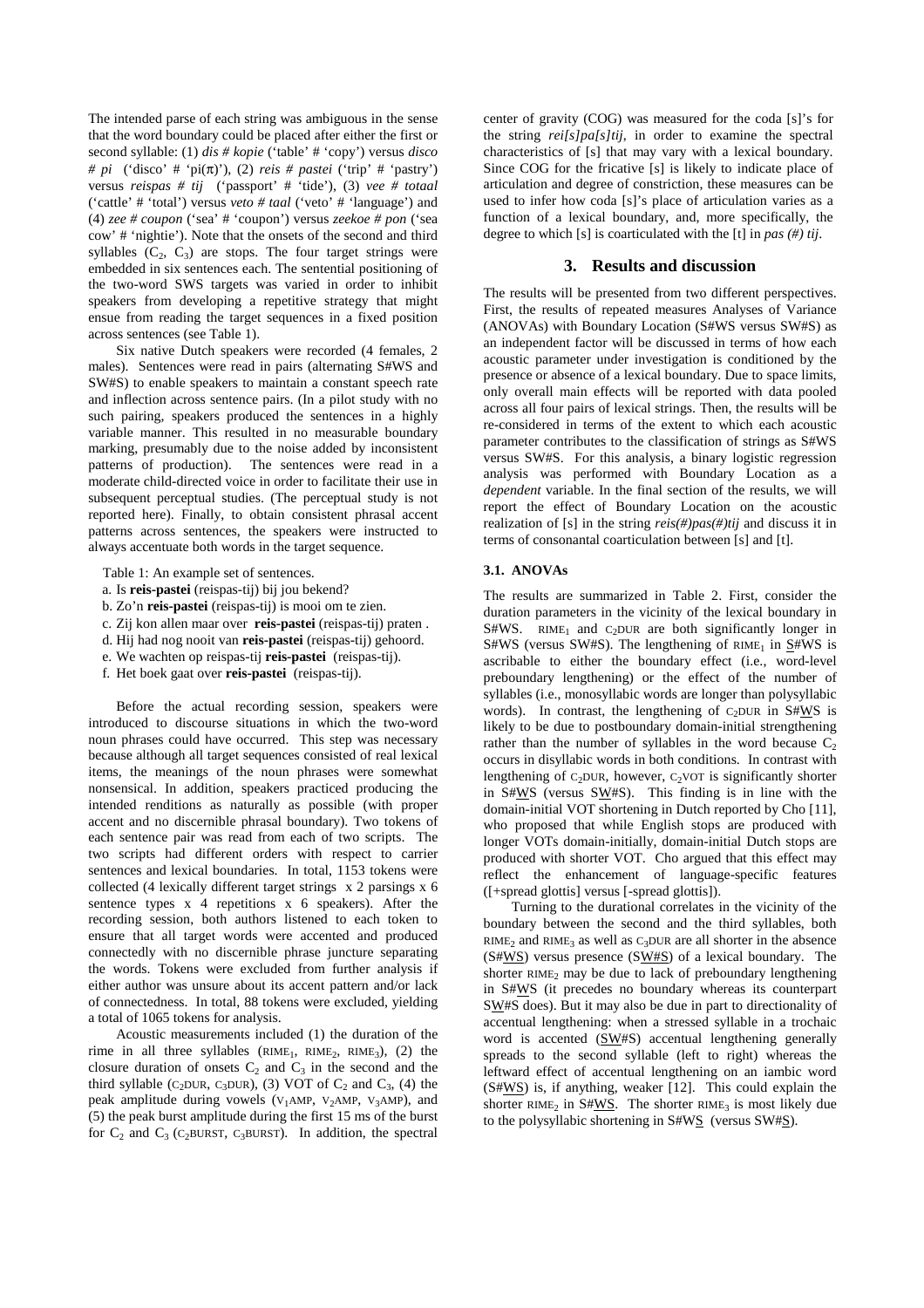Finally, we turn to the amplitude measures during the vowel and the first 15 ms. of the burst. The  $V_2AMP$  is smaller in S#WS (versus SW#S), and  $C_3BURST$  is smaller in S#WS (versus SW#S). It appears that the  $V_2$  is *less* loud wordinitially (S#WS) than word-finally (SW#S), which again may be accounted for by the directionality of accentuation: the accent-induced increase in loudness may spread less to the left in the iambic S#WS than to the right in the trochaic SW#S. The weaker  $C_3$ BURST word-medially (S#WS) than wordinitially (SW#S) can be taken to be word-medial lenition.

Table 2. A summary table of repeated measures ANOVAs. For the sake of consistency, the *Descriptions* column describes the patterns for S#WS as compared to those for SW#S. The last column notes which one of the four different lexical pairs show the same direction in the means.  $(1) =$  diskopie,  $(2)$  = reis-pastei,  $(3)$  = vee-total,  $(4)$  = zee-coupon.

| <b>Measure</b>               | <b>Descrip</b><br>-tion | <b>F-ratio</b><br>[1,23] | S#WS<br>means<br>(s.e.) | SW#S<br>means<br>(s.e.) | <b>Notes</b>   |
|------------------------------|-------------------------|--------------------------|-------------------------|-------------------------|----------------|
| C <sub>2</sub> DUR<br>(ms.)  | longer<br>***           | 30.87                    | 80.01<br>(3.28)         | 71.55<br>(3.15)         | all            |
| $C_2VOT$<br>(ms.)            | shorter<br>*            | 4.67                     | 25.22<br>(1.92)         | 26.09<br>(1.94)         | all but<br>(4) |
| $C_3DUR$<br>(ms.)            | shorter<br>***          | 24.94                    | 106.32<br>(10.53)       | 114.59<br>(10.11)       | all            |
| $C_3VOT$<br>(ms.)            | n.s.                    | 0.76                     | 22.33<br>(11.65)        | 21.91<br>(1.72)         | n.s.           |
| RIME <sub>1</sub><br>(ms.)   | longer<br>***           | 56.46                    | 222.96<br>(11.22)       | 206.99<br>(10.66)       | all            |
| RIME <sub>2</sub><br>(ms.)   | shorter<br>***          | 22.99                    | 116.29<br>(10.63)       | 130.99<br>(11.15)       | all            |
| RIME <sub>3</sub><br>(ms.)   | shorter<br>$\ast$       | 7.97                     | 247.14<br>(11.87)       | 251.52<br>(12.03)       | all            |
| V <sub>1</sub> AMP<br>(dB)   | n.s.                    | 2.20                     | 77.03<br>(0.32)         | 76.91<br>(0.43)         | $n_{\rm s}$    |
| V <sub>2</sub> AMP<br>(dB)   | smaller<br>$\ast$       | 6.61                     | 70.89<br>(0.477)        | 71.40<br>(0.37)         | all            |
| V <sub>3</sub> AMP<br>(dB)   | n.s.                    | 1.24                     | 78.05<br>(0.61)         | 78.20<br>(0.59)         | n.s.           |
| C <sub>2</sub> BURST<br>(dB) | n.s.                    | 0.01                     | 66.29<br>(0.82)         | 66.31<br>(0.74)         | $n_{\rm s}$    |
| C <sub>3</sub> BURST<br>(dB) | larger<br>*             | 7.08                     | 63.07<br>(0.72)         | 62.32<br>(0.89)         | all but<br>(2) |

\* p<0.05, \*\* p <0.01, \*\*\* p<0.001

To sum up, the results of the ANOVAs indicate that the potentially ambiguous  $S(\#)W(\#)S$  strings used in this study were disambiguated by speakers, as reflected in eight acoustic parameters including  $C_2VOT$ ,  $C_3DUR$ ,  $RIME_1$ ,  $RIME_2$ ,  $RIME_3$ ,  $V_2$ AMP and C<sub>3</sub>BURST. It may not be possible to pinpoint the sources of variation in these measures as some of the effects are related in a complex way to multiple phonetic events (e.g., domain-initial strengthening, domain-final lengthening, directionality of accentual lengthening, and polysyllabic shortening). What emerges, however, is that speakers signal a lexical boundary by marshalling various acoustic parameters in a complex way, even in the absence of both higher-order linguistic cues and larger boundary cues. In the next section, we further explore the extent to which each of the 8 abovementioned acoustic parameters contributes to the classification of the strings as SW#S versus S#WS.

#### **3.2. Logistic Regression**

A binary logistic regression analysis was performed with Boundary Location (S#WS versus SW#S) as a dependent variable. Only the eight acoustic parameters that were significantly influenced by Lexical Boundary in our ANOVAs (see Table 2) were entered as independent variables.

The results reveal that when all eight parameters are taken into account, about 70% of the data classification (as S#WS or SW#S) was accounted for by the holistic acoustic signatures of lexical boundaries ( $R^2 = 0.694$ , p<0.0001, with 87.5% accuracy). As summarized in Table 3, however, RIME<sub>1</sub>, RIME  $_2$  and C<sub>3</sub>DUR contributed most reliably to the classification (OR=1.116, 0.864 and 0.956, respectively,  $p<0.05$ ). This implies that RIME<sub>1</sub>, RIME<sub>2</sub> and C<sub>3</sub>DUR are the best predictors of the lexical boundary: the presence of the boundary between the first and the second syllables (S#WS) is best marked by a *longer* RIME<sub>1</sub>, but a *shorter* RIME<sub>2</sub>; and the absence of the boundary between the second and the third syllables ( $S#WS$ ) is most reliably marked by a shorter  $C_3DUR$ (as compared to SW#S).

Table 3. A summary table of a binary logistic regression analysis with Boundary Location as a dependent variable.

| <b>Measure</b> | B<br>(coef.) | Wald<br>(1) | <b>p</b> -values | <b>Odds Ratio</b><br>(Exp(B)) |
|----------------|--------------|-------------|------------------|-------------------------------|
| $C2DUR$ (ms.)  | .113         | 2.516       | .113             | 1.120                         |
| $C_2VOT$ (ms.) | $-.133$      | 1.690       | .194             | .875                          |
| $C_3DUR$ (ms.) | $-.045$      | 5.776       | .016             | .956                          |
| $RIME_1$ (ms.) | .109         | 7.015       | .008             | 1.116                         |
| $RIME_2$ (ms.) | $-146$       | 8.112       | .004             | .864                          |
| $RIME3$ (ms.)  | $-.001$      | .003        | .955             | .999                          |
| $V2AMP$ (dB)   | .118         | .128        | .720             | 1.125                         |
| $C_3BURST(dB)$ | $-.288$      | 3.127       | .077             | .750                          |
| constant: S#WS | 6.813        | .047        | .828             | 909.256                       |

#### **3.3. Center of Gravity of [s] and C-to-C coarticulation**

As shown in Table 4, COG of [s] in *rei[s]* did not vary with the presence or absence of the following lexical boundary. In contrast, COG of [s] in the second syllable (*reis pa[s]*) was significantly higher word-internally (followed by no lexical boundary as in *reis* # *pa[s]tei*) than word-finally (followed by a lexical boundary in *reispa[s] # tij*). The higher COG for [s] may be because [s] is produced with a relatively smaller front cavity. It is also conceivable that the channel between the palate and the tongue necessary for the frication noise of [s] may be smaller and thus produce a higher velocity jet of air, which, on striking the upper incisors, would produce a higher frequency. Given these possibilities, the higher COG for word-internal [s] can be interpreted as a consequence of greater coarticulatory influence from the following [t].

The phonemic status of  $[\int]$  is only marginal with little lexical support for [s]-[f] contrasts in Dutch. Thus, there may be a substantial degree of freedom in the place of articulation of [s] often produced in the postalveolar region (which has been impressionistically observed by the authors, especially in